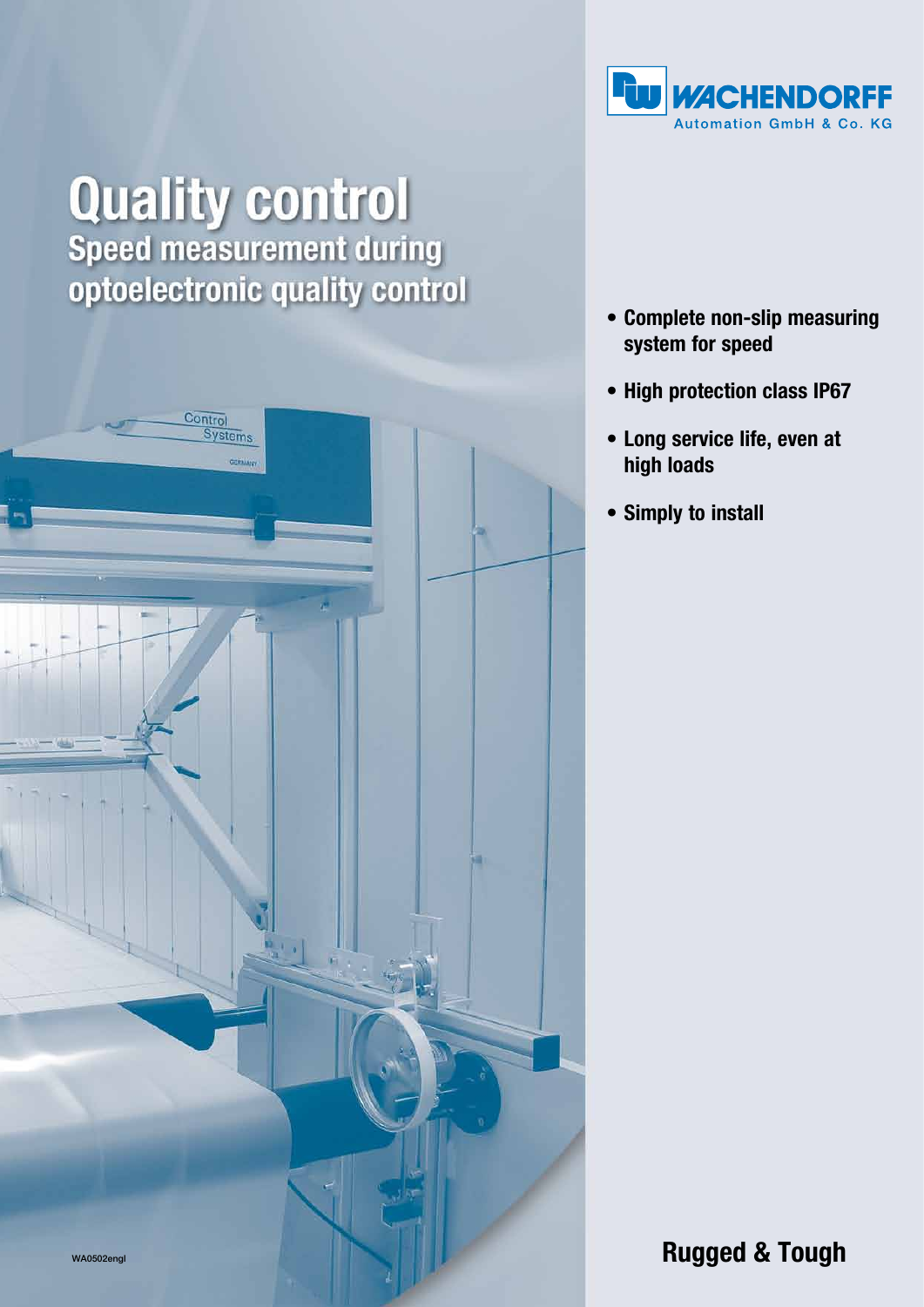



# Speed measurement during optoelectronic quality control

Products made from plastic constitute an essential part of everyday life in a modern industrial nation. It would be hard to imagine many areas of life without them, and in many other cases polymers offer a tough, low-priced alternative to impractical materials.

Particularly high quality standards are often demanded of plexiglass, food packaging, blood plasma bags, and especially of plastic films and other web materials - where the usability can often be controlled only with a lot of time and effort. But many factors can interfere with the quality of a product. Material that has not completely fused, foreign bodies such as insects, wear & tear in the machine, or just everyday defects such as thin spots or black specks can lower the value of the manufactured web material or cause the production of scrap. This means that quality control actually undertaken during manufacturing is an important step in the production of plastics. Only in this way can appropriate action be taken at the appropriate place and the quality of the finished product kept uniformly high.

#### Application diversity in optoelectronic quality control

OCS – Optical Control Systems – a company based in Witten an der Ruhr, Germany, specialises in the production and sale of optical control systems for web materials. They supply plastics manufacturers worldwide. OCS are particularly proud of their own solutions concerning wide web inspection for a broad range of materials. Here a number of linescan cameras, working in parallel, are used to guarantee seamless optoelectronic monitoring of the total width of the web.

OCS caters as far as possible for individual customer requirements and thus is able to supply solutions perfectly tailored to the application in question, ready for installation onto the production lanes.

Important features of the control software developed inhouse by OCS include fault analysis in real-time, so that production can be impacted as quickly as possible, the classification of individual faults into various categories, (e.g.

insects, holes, fisheyes, black specs) but also the creation of error logs that permit later analysis, for example in the form of weekly statistics. These give rise to further possibilities; the systems from OCS permit the monitoring of the defect density, offer a trend display, automatic defect indication, a statement concerning the distribution of the defects across the web and a graphic defect viewer.

#### Detection of the web speed is extremely important

Exact information regarding the speed of the web material that is to be controlled, directly at the point of measurement, is of particular importance when it comes to the error-free functioning of all these features and the correct evaluation of the data collected by the line-scan camera. This is especially so, as the speed is not always the same. The plastic film lanes can run at up to 400 metres per minute beneath the control systems. When the machine is being started up or stopped the feed rate changes, different materials are processed at different speeds and external interventions can also affect the speed of the web.

Originally OCS had designed its first control systems for use in controlled laboratory environments. Here a simple sensor with just two pulses per revolution was perfectly adequate to collect the correct values for the speed of the web. However when used in harsh industrial environments then other factors play a role including for example: motors in the vicinity, power lines in a workshop and not least the large production machines themselves – it is impossible to count all the sources of error that can interfere with the data acquisition of a simple sensor.

However as soon as the web speed can no longer be accurately measured, then the ingenious OCS software is of no avail, as defects in the material are no longer correctly detected, but are registered as too large or too small depending on the deviation error in the speed measurement.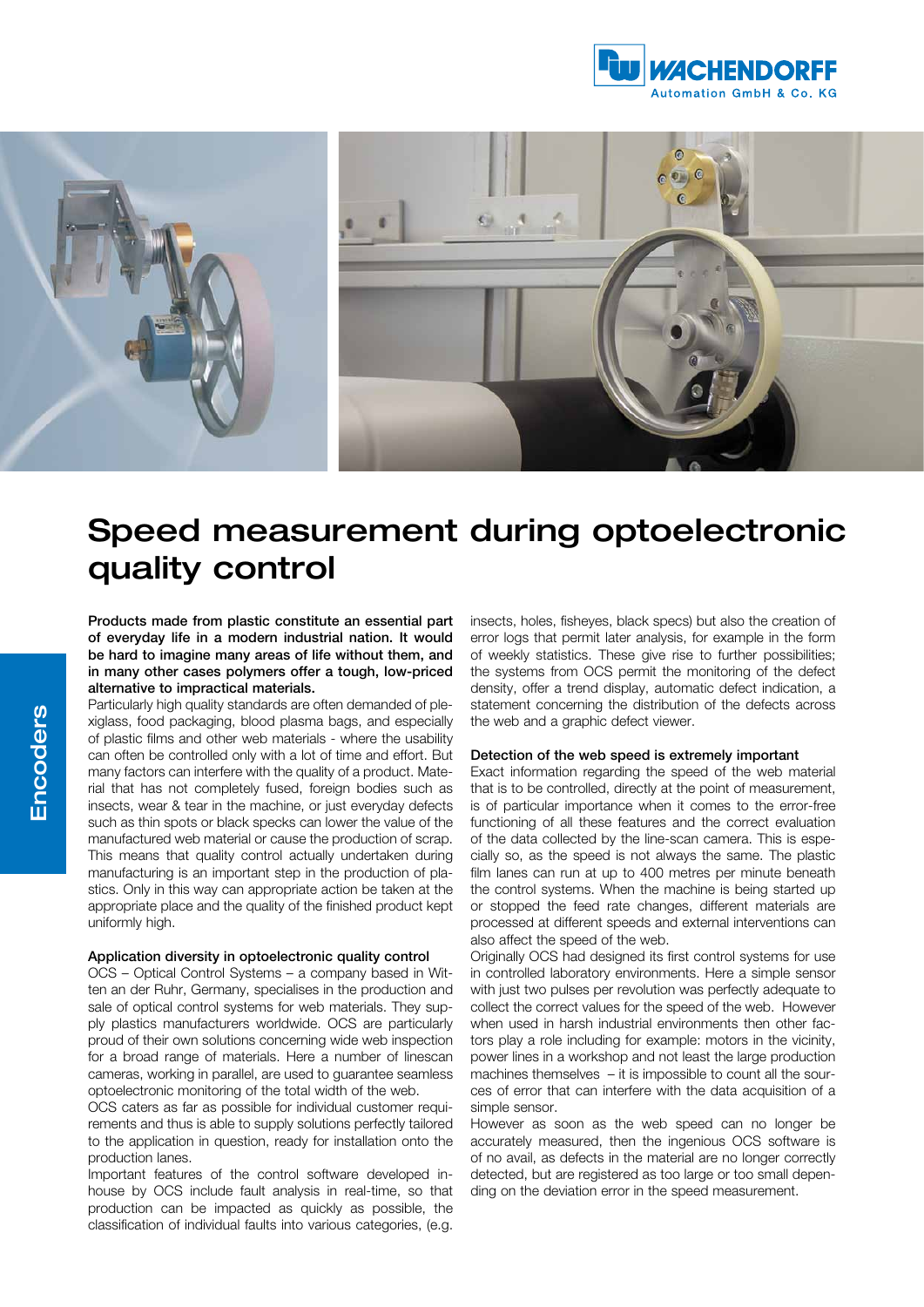

#### High degree of protection required

The solution to this problem is quite simple: an encoder is mounted to a guide roller, directly in front of the point of measurement; this immediately provides more accurate data than a sensor and is in addition shielded against noise interference present in an industrial environment. The encoder in question is manufactured by the Wachendorff company, based in Geisenheim in the Rheingau. The high IP67 protection rating ensures that the encoder used, type WDG58B, will continue to function even under adverse conditions. The protection rating at the shaft is only IP65 - however this can be compensated for by using a shaft seal. The permitted working temperature covers a range from –20 °C to 80 °C. OCS uses incremental encoders with 60 pulses per revolution. However the WDG58B encoders can be supplied with an accuracy of up to 25,000 pulses per revolution.

#### Long service life, even at high loads

The permissible shaft loads on the encoder are a maximum of 220 N radial and 120 N axial. The encoder comes with two double precision backlash-free bearings. The service life is 109 revolutions at 100 % of full rated shaft load and is extended to 1010 revolutions at only 20 % bearing load. The maximum operating speed is 8,000 revolutions per minute. The infrared LED has a life of around 100,000 hours. For instances where this period of time might be exceeded, the WDG 58 encoder is equipped with an early-warning output. This triggers a warning signal, if the intensity of the diode falls below 10% of the original value, i.e. before it fails completely. However the encoder will continue to function correctly for at least another 5,000 hours, so can be replaced without problem during normal scheduled maintenance.

#### Simple installation – a well coordinated system

As a rule the encoder is connected via a radial connector. If for reasons of space this is not possible, then the encoder can be supplied with a cable outlet. Wachendorff encoders can be supplied with a cable length of up to 100 metres, which is easily sufficient even for the largest production facilities, as the speed is always determined in the immediate vicinity to the measuring point. The WDG58B encoder has a diameter of 58 mm and a length of 42 mm. The shaft has a diameter of 10 mm and a length of 20 mm.

Wachendorff supplies its encoders complete with measuring wheels and spring levers, enabling fast installation at the site location. The prestressing force of the spring arms can be set to a choice of 20, 25 or 30 N; it does not matter which way the line is running or in which direction the system is installed – in all positions the measuring wheel on the encoder presses down on the material with the desired force.

The encoders are installed by OCS as required. If the enduser can supply accurate data concerning the speed of the web material, then this item can be omitted. However, Mendo Gusevski from OCS has learned only too well from years of experience: "We often get feedback from customers, who are not happy with the accuracy of the speed indication. In these cases we install Wachendorff encoders - this means we have precise data about the web speed and our system can then supply completely correct results."



#### Image 1

A complete test arrangement at OCS



### Image 2

For transparent materials they use transmitted light



Image 3 Housing with camera and electronic.